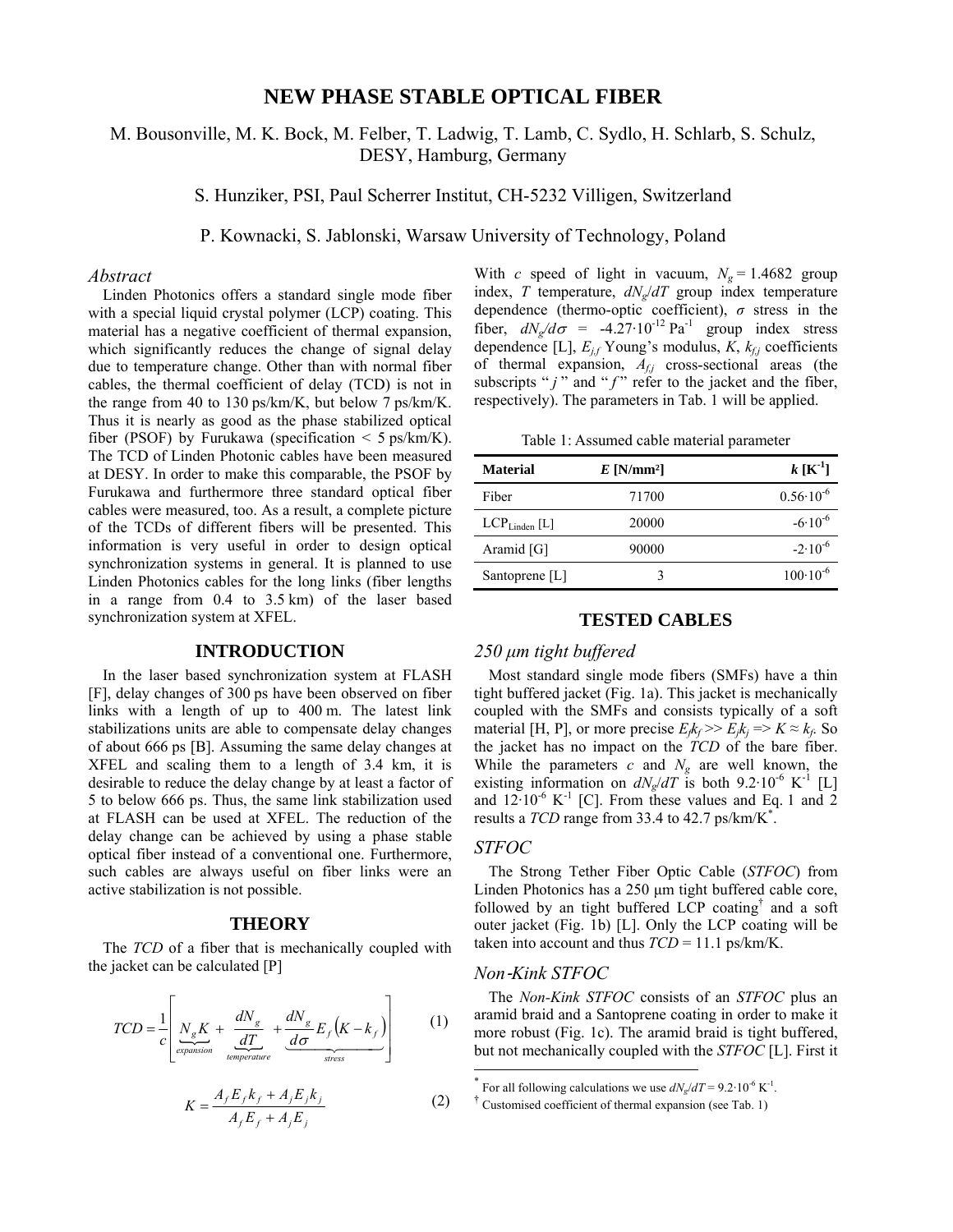was assumed that the *TCD* will be the same as *STFOC* without an aramid braid.

## *PSOF*

In Fig. 1d the *PSOF* from Furukawa can be seen. Main difference compared with the *STFOC* is the use of silicone resin in between SMF and LCP coating [PS]. The *TCD* is specified < 5 ps/km/K.



# *Loose Tube*

 $\overline{a}$ 

A common *loose tube cable* with *250 μm tight buffered*   $cables$  inside is shown in Fig. 2a  $[HS]^{\ddagger}$ . The inner diameter  $ID \gg 250 \mu m$  and so this can really be considered a loose tube cable, which means that the coating has no effect on *TCD*.

## *900 μm Semi-Tight Tube*

The semi-tight tube cable type in Fig. 2b  $[HS]^{\$}$  is often used for optical component pigtails. Here, the inner diameter is only slightly larger than the 250 μm outer diameter of the tight buffered cable. So it can be neither considered a loose tube nor a tight buffered cable. *TCD* cannot be calculated, but it is assumed that there is a coupling between the 250 μm cable and the outer coating. Furthermore  $k > k_f$  (yielding increased *TCD*) is assumed for the coating. This statement is also valid for the next cable.

‡ Multi-fiber loose tube, type: 04-4E9/H(ZN)H-E50 § Semi-tight tube, type: 01-E9/CH-E9-FE

## *3 mm Semi-Tight Tube*

In this cable (Fig. 2c), the *900 μm semi-tight tube* is used as core with 2 additional coatings of aramid and polyolefin [HS]\*\*. This is a typical patch-cord cable.



# **MEASUREMENT RESULTS**

The measurement results can be seen in Tab. 2 and Fig. 2. First of all, the *250 μm tight buffered* and *loose tube cable* behaved as expected, an indication that there is no effect of the protective coating on the *250 μm tight buffered cables* inside.

Next, the *STOFC* reveals a lower *TCD* as expected. Most likely this is caused by a deviation of the coefficient of thermal expansion. Using a slightly decreased  $k_f$  of  $-7.6 \cdot 10^{-6}$  K<sup>-1</sup> in Eq. 1 and 2 delivers a *TCD* of 5.6 ps/km/K. The  $k_f$  value in Tab. 1 is not measured but derived from the manufacturing process [L].

Table 2: TCD average from 5°C to 45°C

| <b>Optical Cable</b>  | $TCD$ [ps/km/K]    |                    |  |
|-----------------------|--------------------|--------------------|--|
|                       | <b>Measurement</b> | <b>Calculation</b> |  |
| 250 µm tight buffered | 37.5               | 33.4 to 42.7       |  |
| <b>STFOC</b>          | 5.6                | 11.1               |  |
| Non-Kink STFOC        | $-12.2$            | 11.1               |  |
| <b>PSOF</b>           | 3.7                | ${}< 5.0$          |  |
| Loose tube            | 42.6               | 33 4 to 42.7       |  |

\*\*Single fiber cable with semi-tight tube, type: 01-E9/CWJH-E30

l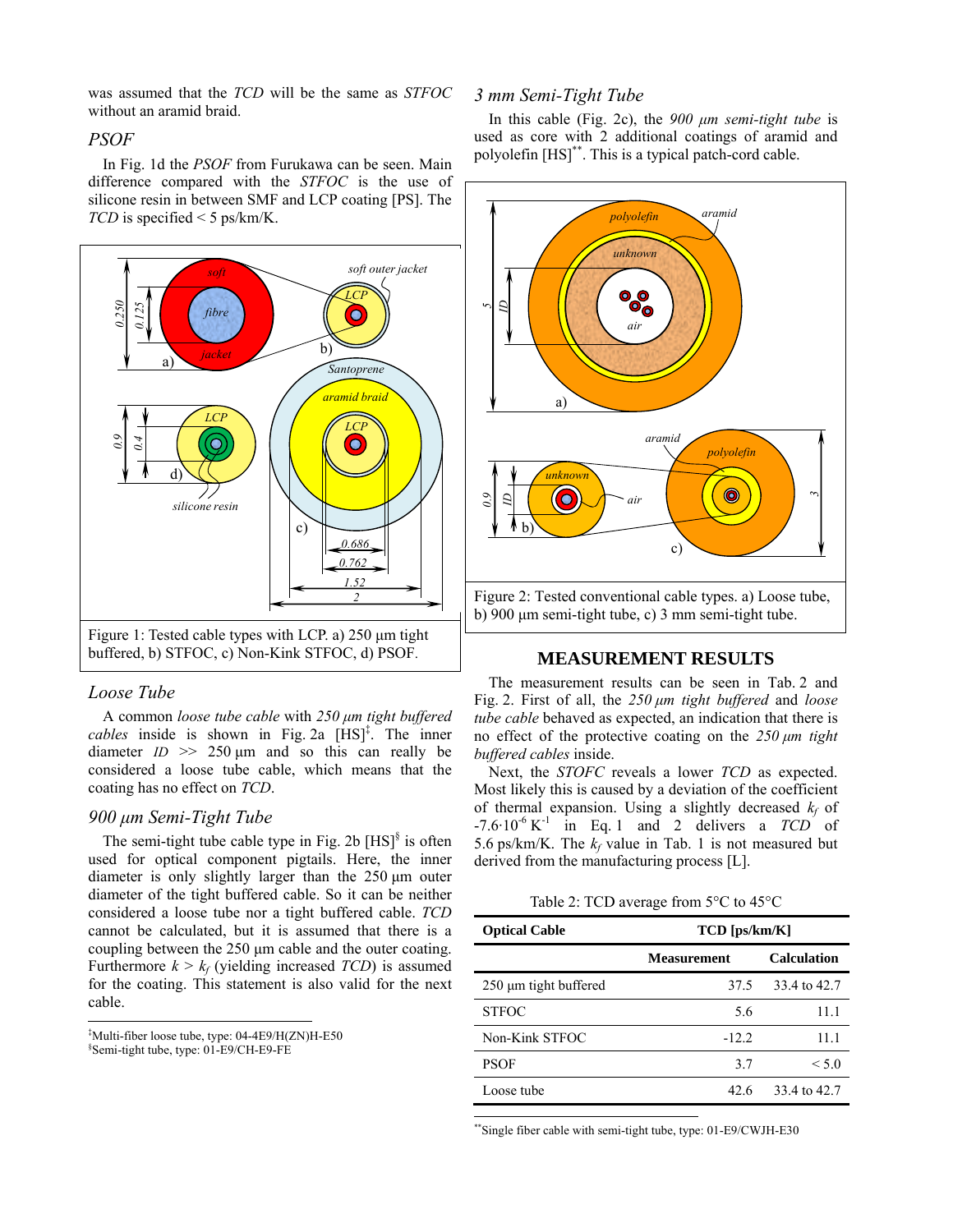

Figure 2: Measurement results of the delay drifts and the corresponding thermal coefficient of delay (TCD).

*3 mm semi-tight tube cable* and at lower temperatures for the *900 μm semi-tight tube cable* (Fig. 2).

# **CONCLUSION**

An alternative for the *PSOF* from Furukawa has been found. The *STFOC* shows a similarly excellent behaviour, while the *Non-Kink STFOC* is the first known cable which shows a negative *TCD*. It has been shown that the coating of a real *loose tube cable* does not affect the TCD of the inner *250 μm tight buffered cable*. In contrast to this, the coatings of the *semi-tight tube cables* do have an effect because they are not totally decoupled. In principle, this effect increases with growing thickness of the coating.

The *Non-Kink STFOC* behaved even more unexpected. It was expected to show about the same behaviour as *STFOC* without aramid braid, but the measured TCD is significantly lower. We think that there may be two reasons for that: The aramid braid is - contrary to the expectations - decoupled from the *STFOC* inside and it shows a  $k_f$  of  $-12.4 \cdot 10^{-6}$  K<sup>-1</sup>. Assuming this and considering the interaction of two jackets in Eq. 1 and 2, the resulting *TCD* is -12.3 ps/km/K.

The measurement results of the *PSOF* are within specification [PS].

For the *900 μm semi-tight tube* and the *3 mm semi-tight tube cables* it had been assumed that the inner *250 μm tight buffered cable* is not totally decoupled from the protective coating. The measurements clearly confirmed this assumption over the full temperature range for the